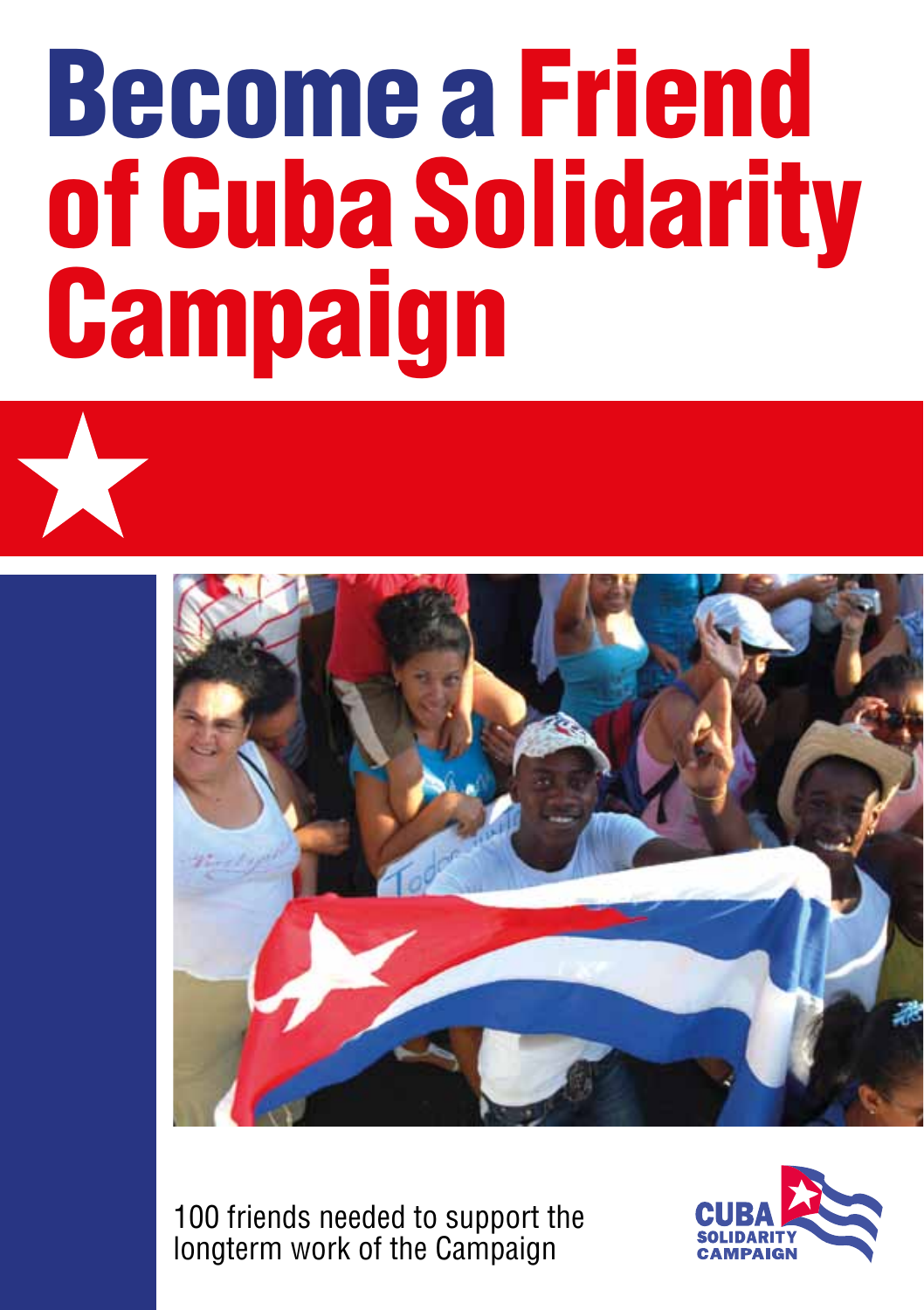Becoming a Friend of Cuba Solidarity Campaign is one of the best ways to support the people of Cuba.



As a **Friend of Cuba Solidarity Campaign** you will be contributing to the core work of CSC, directly helping our efforts to defend Cuba's sovereignty and campaign against the illegal US blockade.

As a campaigning organisation CSC receives no grants and relies completely on fundraising and the generosity of our supporters.

We do an excellent job of raising funds for special projects, specific campaigns and for material aid projects in Cuba. But it is so much more difficult to raise funds to cover the everyday costs involved in running an organisation like CSC such as office administration, production of campaign materials and travel costs for visiting Cubans and speakers.

We are looking for 100 special supporters to help us with this guaranteed core funding that is so essential for our work.

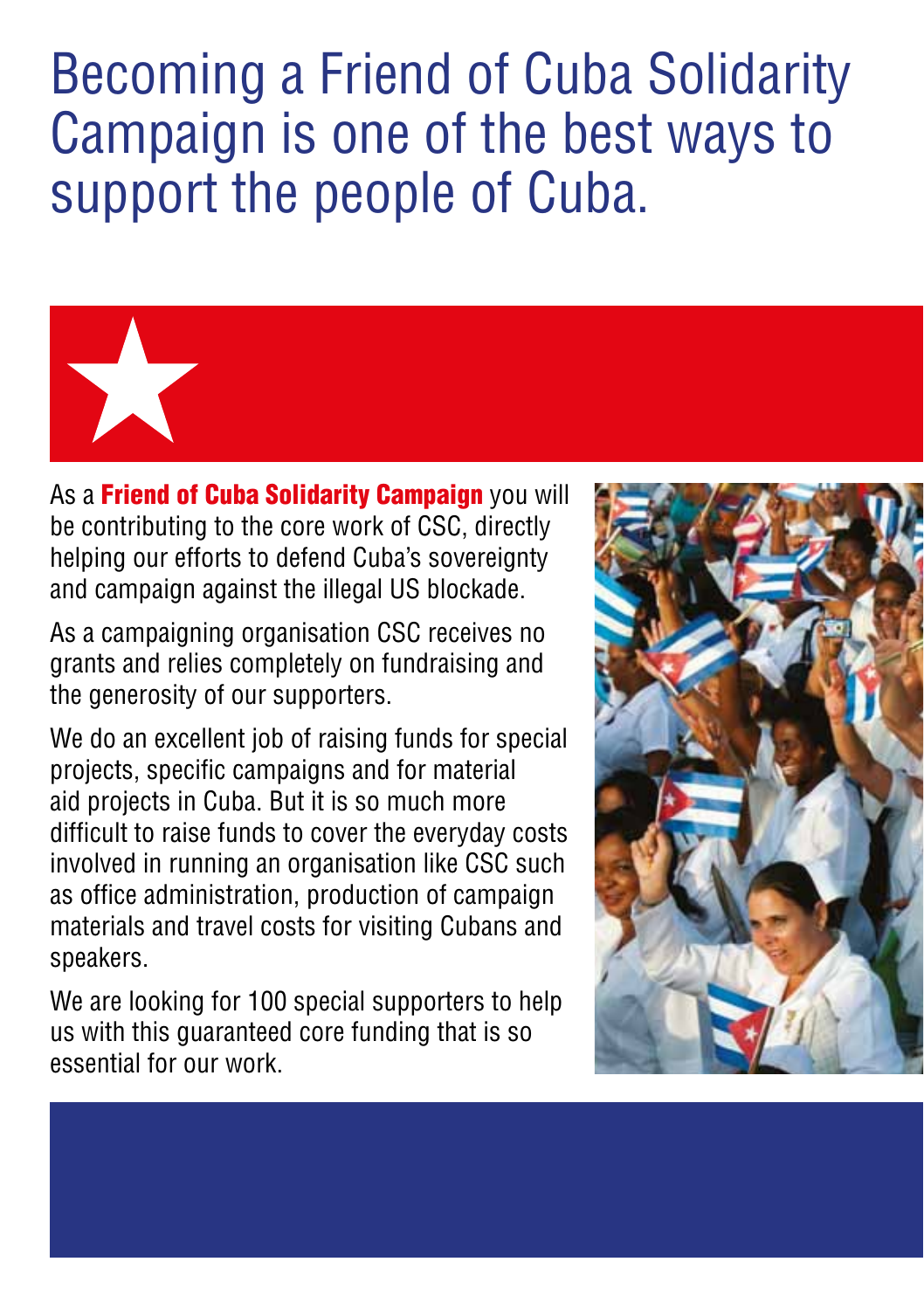



Friends of Cuba Solidarity Campaign contribute a minimum of £200 per year

## BECOME A FRIEND TODAY

- $\bullet$  help us to help the people of Cuba
- $\bullet$  help us continue our solidarity work and the campaign against the US blockade
- help us to defend Cuba's right to determine its own future free from outside aggression

## As a Friend of Cuba Solidarity Campaign you will also benefit from:

- a 20% discount on all CSC sales and resources
- l advance notice of events and socials
- special invitations to 'partner' events such as the Cuban National Ballet, concerts by Cuban musicians, Cuban film showings
- a 'Friends Christmas pack' once a year with a special selection of goods from our sales catalogue
- free annual membership of CSC
- $\bullet$  an invitation to the special annual Friends' reception event